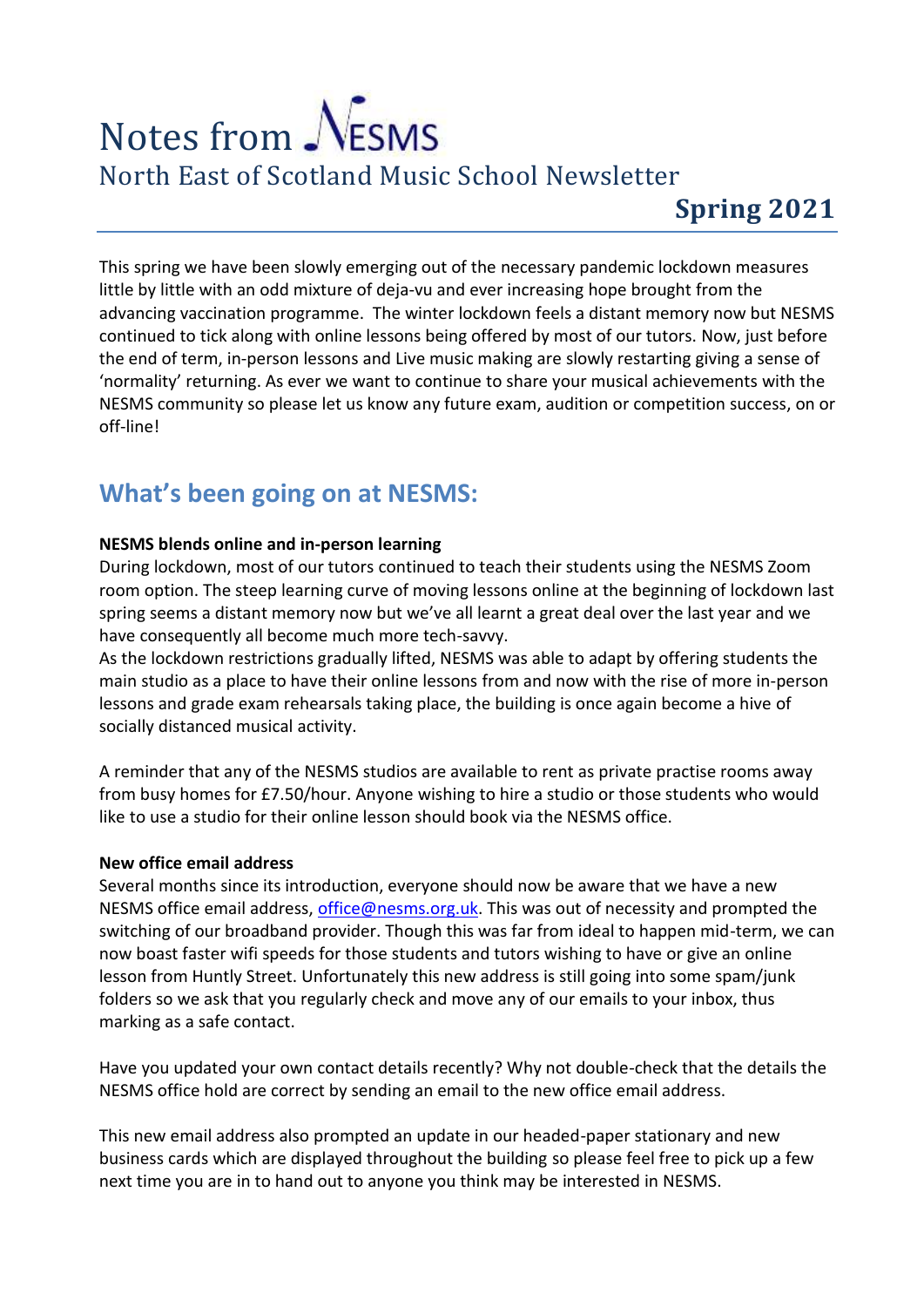#### **Programme Notes online sessions**

NESMS flute tutor Catherine O'Rourke has continued to offer students the opportunity to learn how to compile and write programme notes for use in recitals and exams in a series one-to-one tailored tutorials available online and in-person. Students have described these sessions as "*enlightening and inspiring*", "*invaluable*" and "*greatly beneficial*". Learning about a piece and its context not only in the composer's own history but within wider world history, as one student put it, "*opens a piece up and makes it so much more interesting to study*". To sign up for a session please be in contact with Catherin directly: [flauto@mail.com](mailto:flauto@mail.com)

## **Spot the difference**

Over the past year through various Lockdowns, Colin has continued to come into the building each weekday and some weekends to ensure that online lessons and lesson scheduling continued smoothly. He took advantage of the building having no visitors by doing some overdue building maintenance and updating. There are some obvious changes and additions like the new screens in the studios and new notice boards but some more subtle changes in the new and reframed pictures, new signage within the building and even out in the small rear garden will leave you questioning "*hasn't that always been there?"*

# **Congratulations to the following NESMS students in:**

#### **Trinity and ABRSM exams**

Good luck and well done to anyone who has continued with their grade exams and submitted online performances. It really is a huge achievement to gain a grade during such a difficult year of online learning. A full list of NESMS student's exam and diploma achievements are listed [here](https://www.nesms.org.uk/r8/news2.html) and are continually updated on our website. If your achievement is missing from the list or needs updating please let us know.

## **NESMS Scholarship Auditions – online submissions**

Once again the auditions for a NESMS Scholarship have taken place entirely online by video submission. Applications were received throughout May so that at the start of June the panel could watch, deliberate and agree on the submission outcomes all from the comfort of their own homes. The panel were very impressed with the exceptionally high standard of both musical and video quality achieved but this consequently made the competition incredibly fierce. Congratulations to those students who received full or part scholarships valid for the academic year 2021/2022, made possible by donations from our generous donors.

Special mention goes to the following students who all received **full** scholarships:

Scott Manson, piano *- Tom and Cath Johnston Award* Eve Begg, voice *- Ellie Pirie Bach Choir Award* Charlotte Hay, cello *- Joan Dickson Award* Chenghong Zhu, piano *- Dorothy Hately Award* Aaron Magill, piano *– Gina Dallas Harper Award*

Bethany Clarke, cello Henry Jaspars, piano

Joseph Kwan, violin Hannah Magill, oboe Isla McKeown, piano Emily Smith, piano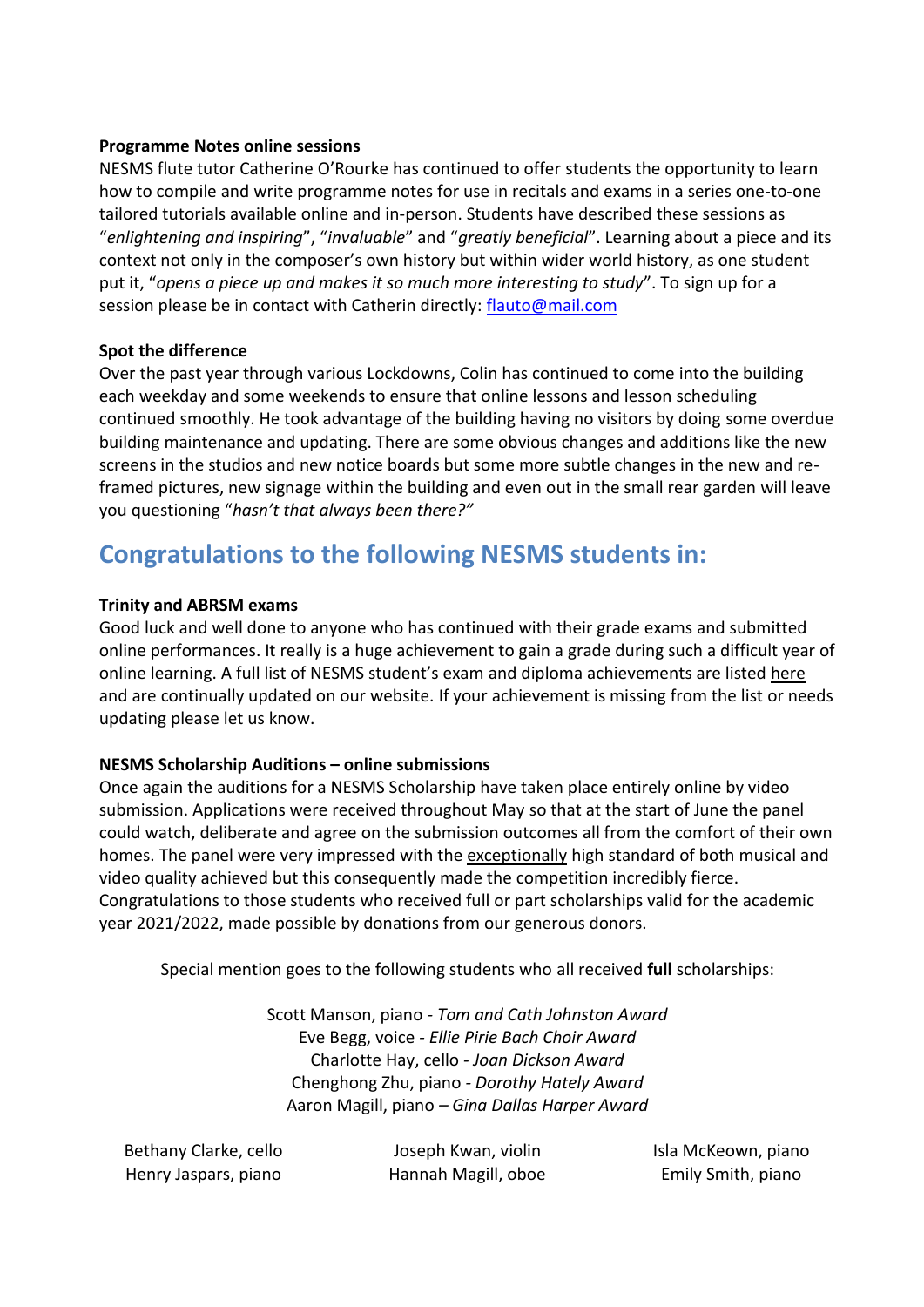And also a mention to the following students of musical promise in Local Authority schools who are receiving a Gladys Sangster Award:

| Olive Beston, recorder | Emma Cameron, violin | Amber Craig, voice |
|------------------------|----------------------|--------------------|
|                        |                      |                    |

#### **The Aberdeen & N. E of Scotland Music Festival 2021**

Well done to all the applicants, judges and behind-the-scenes volunteers who put together a very successful Music Festival online in May. Congratulations to the following NESMS students who won their classes:

- Emily Gow Flute/Recorder G7-8
- Elizabeth McCall Woodwind & Recorder Open
- Abigail Nye Fiddle Age 18 & U
- Gemma Ramsay Cello G7-8
- Eve Begg Classical Open 18 & Over
	- Bach Oratorio Open 18 & Over
	- Oratorio Open 18 & Over
- Lily-Bell Gill Vocal Solos Girls S3-4
- Freya Corry Vocal, Up to 1969 S3-4

Please note at the time of this newsletter being sent these were the results available. Apologies to any NESMS student missed from the above list! The full schedule and list of results can be found [here](https://nespa.scot/pages/timetable)

#### **Moving on – music courses**

At this time of year, many students are moving onto higher education courses. Good luck to the following NESMS student's pursuing music and preparing for their moves to Glasgow and Manchester!

| Royal Conservatoire of Scotland | Royal Northern College of Music |  |
|---------------------------------|---------------------------------|--|
| Eilidh Bisset, voice            | Emily Manson, saxophone         |  |
| Abigail Nye, violin             | Ruaraidh Williams, cello        |  |

#### **NESMS office – new assistant**

Laura Ritchie, oboe

NESMS manager Colin spent seven months on his own in the office after Sophie Lewis left us back in May 2020. It wasn't until January, whilst in the depths of lockdown that he gained a new assistant in Chloe Gordon. With all the interviews and subsequent training of the inner workings of NESMS held online via zoom calls and screen sharing, it is only recently that Chloe is meeting more NESMS people; finally putting some faces to names. In September 2021 Chloe will be starting her 4th year at the University of Aberdeen in Communities with music degree.